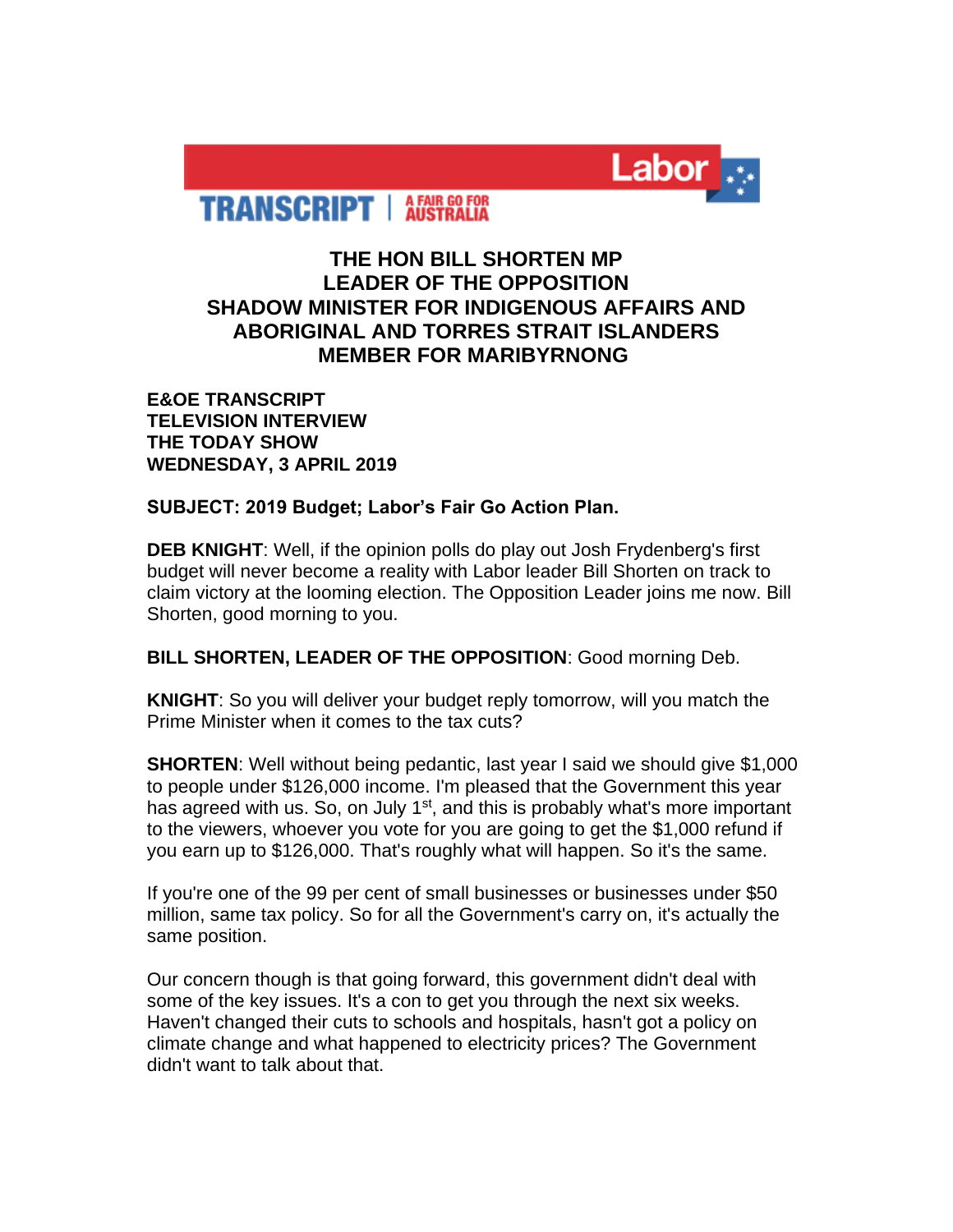**KNIGHT**: So tax cuts will come from you definitely on Thursday night. Will you go further than the Treasurer has?

**SHORTEN**: Well we have got to do what the budget can afford. We are studying the budget now. Our view is that we'll match that –

**KNIGHT**: So possibly, that's not a no?

**SHORTEN**: I don't want to get false hopes up. I suspect we are in the zone of matching, that both sides of politics, we'll go to the people with the same tax profile for small business and the same tax profile for Australians. One thing we will do though is that for people under \$40,000, this government didn't increase their tax offering from last year. Now that's nearly three million people, somewhere between two and a half and three million people earn less than \$40,000. Most of them are women. So, I don't know whether this is a deliberate oversight or just a rushed mistake, but we are going to tidy that up. Because we think a shop assistant on \$35,000 deserves relief just like a CEO or anyone else.

**KNIGHT**: What about the surplus, will you match the Government when if comes to the size of the surplus?

**SHORTEN**: I suspect we will do better because we are making economic reform decisions.

**KNIGHT**: So what ballpark are we talking?

**SHORTEN**: Well we'll have to finalise the numbers, but one of the changes is that we are going pretty hard on multinationals to pay their fair share. We've also said that for negative gearing in the future, that is giving a tax subsidy to property investors, if you currently negatively gear, the rules don't change. But in the future, I have got to back the first home buyer over a property investor getting a tax subsidy buying their sixth or tenth property. But that change means that we've got more money to put back into the schools, put back into the hospitals, make sure three-year-olds can get access to kindy, do more work to help older Australians, and push down in terms of the debt.

**KNIGHT**: The budget did talk about a number of headwinds that we are facing here in Australia. The global economy is slowing down, the commodity prices is an issue, whether or not they will stay high, and the housing market here in Australia, housing prices. Will you be sticking with your policy of overhauling the capital gains tax, negative gearing, in light of the fact that the property markets forecasts are not good?

**SHORTEN:** Well the Government likes to blame us even though we haven't got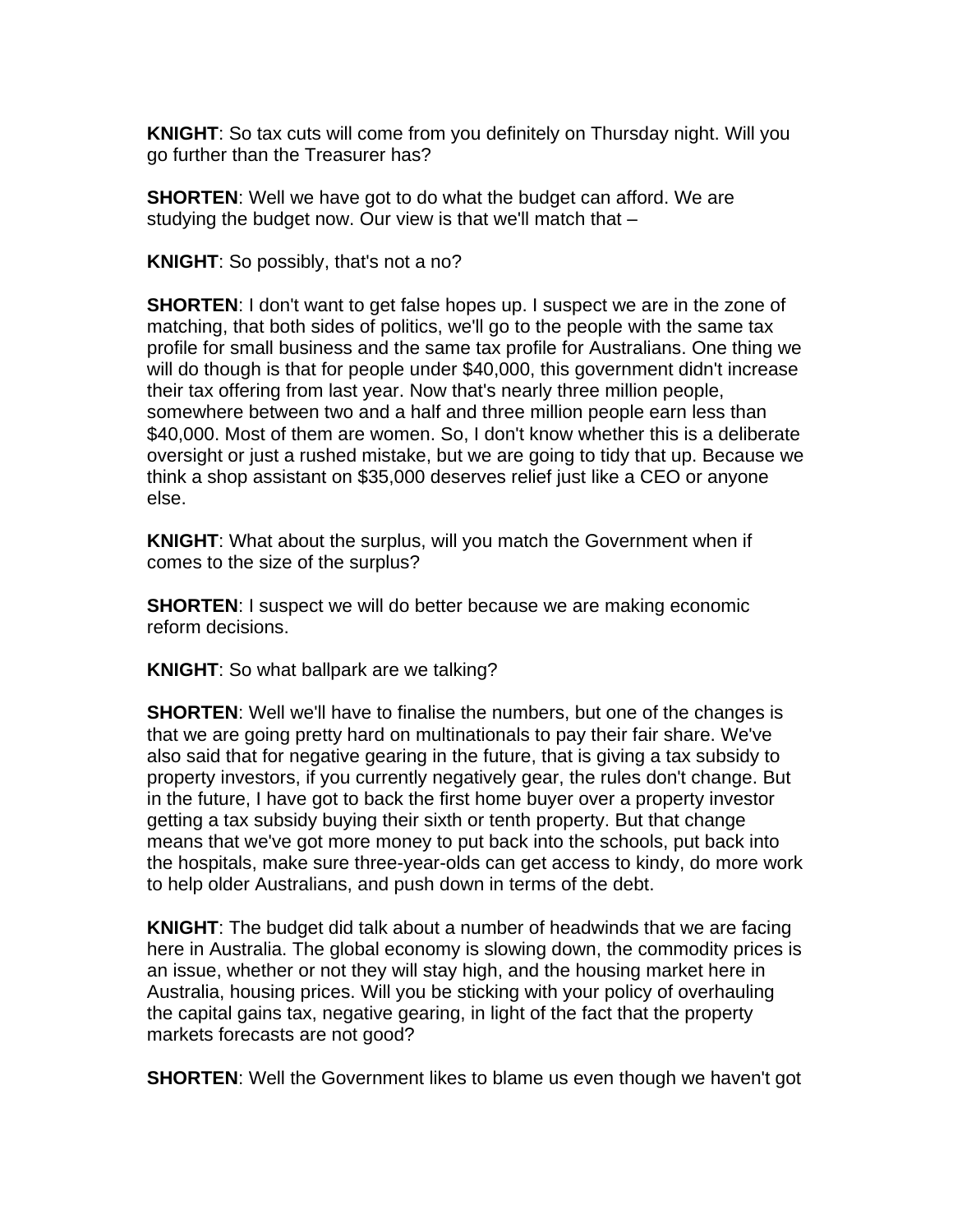elected yet, if we do. The biggest fall in property prices in recent memory has happened under the current government. They have no plan for it. I make no apology for saying that I like to see first home buyers get an equal go. This Saturday, and the many Saturdays we've seen under this government, you've got a young couple, maybe helped by their parents, they've tried to put aside for the deposit, but bang, they are still not in the range of being able to afford a house in, you know, a long way close to the cities of Melbourne and Sydney.

**KNIGHT**: But the Master Builders Association says that if your policies are introduced it will cost construction jobs, it will see a fall, a decline in the construction of new homes –

**SHORTEN**: No, they're wrong.

**KNIGHT**: And it will impact the property market?

**SHORTEN**: They're wrong. In fact, in Australia we have a housing gap. We need to build extra houses, half a million extra houses –

**KNIGHT**: So you won't be reassessing your policy on this in light of the fact that the forecast for the housing market is not –

**SHORTEN**: The Master Builders perhaps should be in the naughty corner because what they don't tell people is, for new housing, housing which hasn't been built, you'll still be able to negatively gear. So no, property is property, you can't print new land close to the cities. If you think that there is not a problem, go and speak to first home buyers. But the beauty of what we're also doing is that we're going to build more housing anyway, put some incentive for builders to build more. So we've got a plan for housing.

The bigger challenge with the budget is that domestic growth is anaemic. Do you know that in the last 21 times this government has made an official projection on wages growth, they've overstated it and it's come in low. The biggest problem in Australia at the moment is everything is going up except your wages and of course electricity prices, the problem that dare not speak its name, this government had nothing to say about electricity prices other than offering pensioners \$1.45 a week, one off for 12 months.

**KNIGHT**: So much of this budget and so much of this election is going to come down to trust. Who do voters trust. When it comes to economic management, the Government has got a very good strong selling point here saying that it's taken 12 years but they have got the economy back into black. When it comes to trust, they have an advantage over Labor don't they?

**SHORTEN:** Depends on what question you ask. Who do you trust to look after